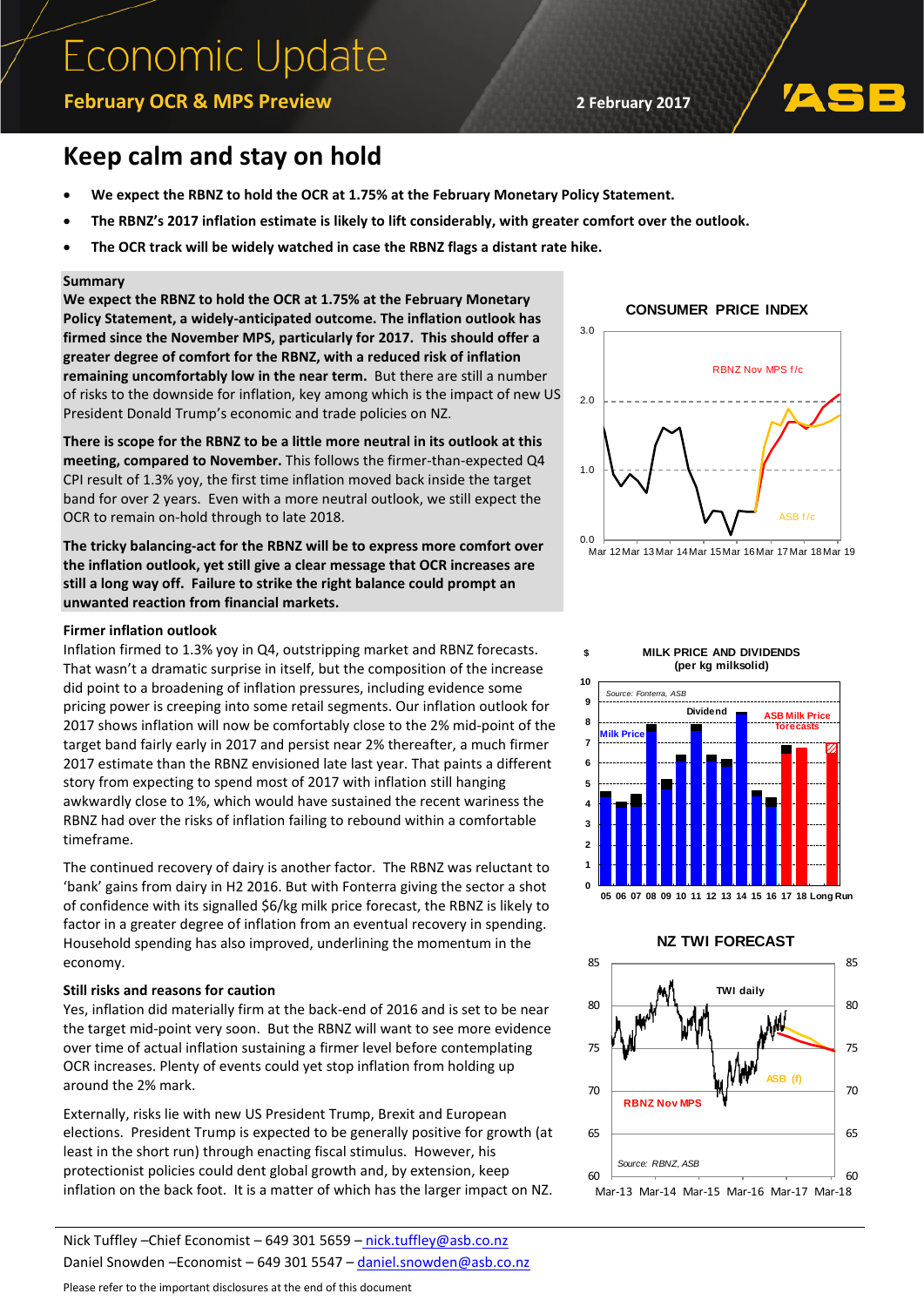Continued New Zealand Dollar strength compared to expectations is also a risk. The Trade Weighted Index has been above the RBNZ's forecast for months now and shows no sign of depreciating towards the RBNZ's forecast yet. Should the NZD retain, or add to, its strength, the downside risks to inflation could increase.

Bank funding costs have increased materially over the last 4 months, resulting in higher mortgage rates. This has effectively created some monetary policy tightening. In addition, deposit growth is being outpaced by loan growth, making domestic funding that much scarcer. This has resulted in higher interest rates for deposits (to attract new funds).

Labour market data show there is very little in terms of wage growth, with migration and extraordinary high labour force participation constraining wage growth in the near term.

#### **What to expect from the RBNZ**

We look for the RBNZ to lift its inflation outlook for 2017 much closer to the middle of the 1-3% target band for 2017, perhaps even meeting the middle of that target this year.

The RBNZ's published OCR track will be much watched. In the November MPS this held at 1.7% through to the end of 2019. Over the near term, we look for this to hold around 1.7-1.8%. A 1.7% outlook would fairly reflect the line-up of near-term uncertainties. It would also gently remind markets that the RBNZ's *current* focus is more on whether or not to cut rates further.

However, 1.8% OCR track should not be a huge shock to markets. It would suggest that, splitting hairs, the RBNZ has a fairly neutral, or even mild tightening bias, still soft against market expectations of a full 25bp hike before year end.

A 1.9% OCR track would be significant, signalling a clear risk of a hike. But we see this scenario as unlikely.

Further out, there is a possibility the end of the OCR track is lifted above 1.7- 1.8%. Leaving the OCR on-hold until 2020 now appears unrealistic. Having some tightening in by the end of 2019 is more realistic, and would still be far softer than market pricing. But any hint of as yet higher interest rates risks unwittingly stampeding a market that is already ahead of itself.

The straight-bat approach for the RBNZ is to keep a steady OCR forecast track and comment that policy may need to adjust accordingly to a set of uncertainties that appears to be more balanced than in November's statement.

**LABOUR UTILISATION COMPOSITE INDEX**